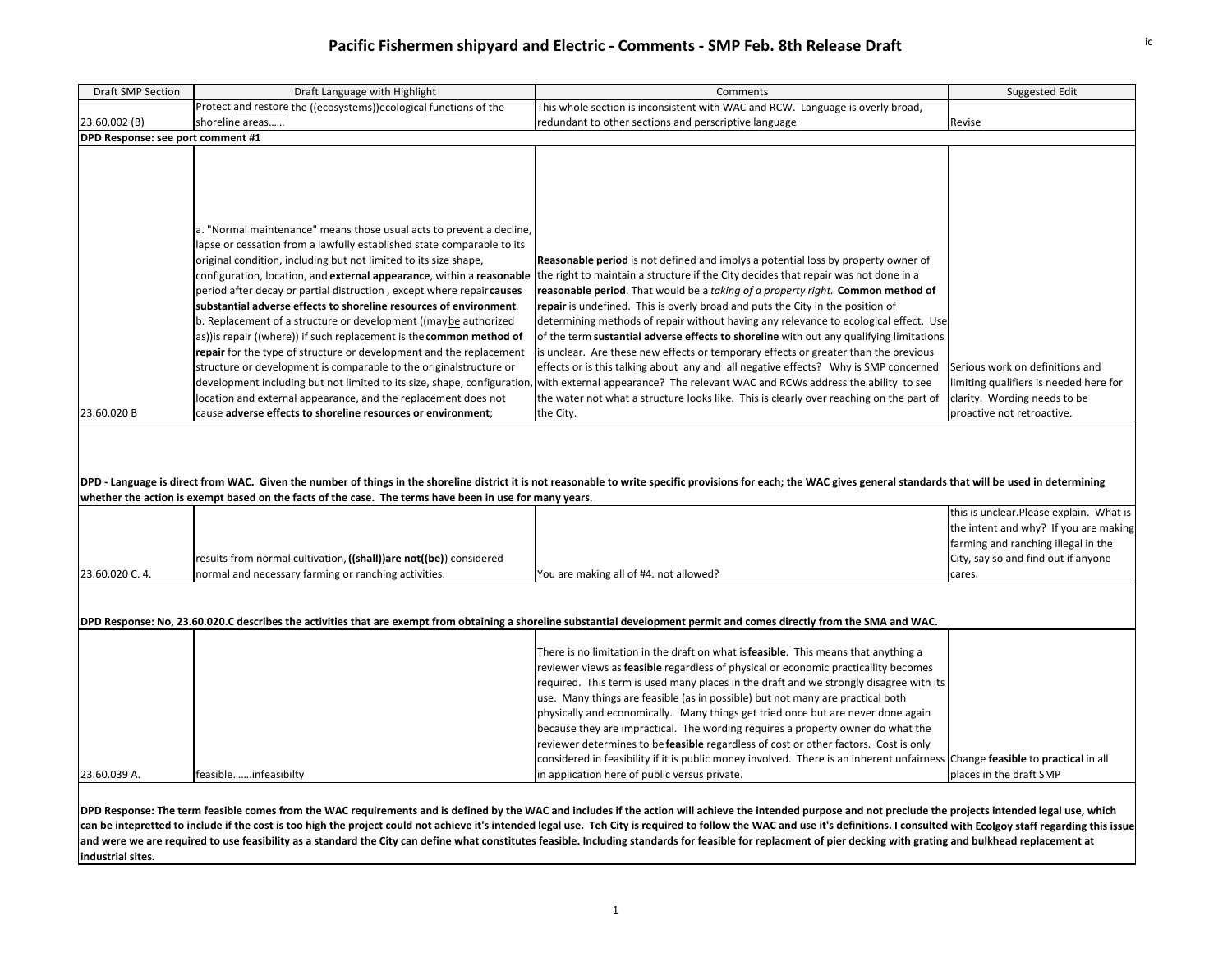| Draft SMP Section                                                                                                                                                                                                                                                                                                 | Draft Language with Highlight                                                                                                  | Comments                                                                                                                                                                                                         | Suggested Edit                                                                                                                                                                                                                                                                                                   |  |  |
|-------------------------------------------------------------------------------------------------------------------------------------------------------------------------------------------------------------------------------------------------------------------------------------------------------------------|--------------------------------------------------------------------------------------------------------------------------------|------------------------------------------------------------------------------------------------------------------------------------------------------------------------------------------------------------------|------------------------------------------------------------------------------------------------------------------------------------------------------------------------------------------------------------------------------------------------------------------------------------------------------------------|--|--|
|                                                                                                                                                                                                                                                                                                                   |                                                                                                                                | This is the only place in all of the draft that says dry-docks are an allowed use. Dry-                                                                                                                          |                                                                                                                                                                                                                                                                                                                  |  |  |
|                                                                                                                                                                                                                                                                                                                   | A1. Boat moorage, off-loading goods from boats, dry-                                                                           | docks are not identified as allowed in any zone. They should be allowed in UI and UM                                                                                                                             |                                                                                                                                                                                                                                                                                                                  |  |  |
| 23.60.090 A.                                                                                                                                                                                                                                                                                                      | docks, swimming platforms                                                                                                      | zones.                                                                                                                                                                                                           | Add Dry-docks to UI, and UM zones.                                                                                                                                                                                                                                                                               |  |  |
| DPD Response: Included definition of boat yard and ship yard, which indentify dry dock as part of this ues. Boat yard and ship yards are regulated as a marine retail sales and service use and are considered a W/D and<br>W/R commercial use and therefore are allowed in the UI and UM shoreline environments. |                                                                                                                                |                                                                                                                                                                                                                  |                                                                                                                                                                                                                                                                                                                  |  |  |
|                                                                                                                                                                                                                                                                                                                   | more than ((twelve()12(())consecutive months ((in the CN, CP, CR, CM,                                                          |                                                                                                                                                                                                                  | WAC. (tweleve month during a two                                                                                                                                                                                                                                                                                 |  |  |
| 23.60.122 A. & B.                                                                                                                                                                                                                                                                                                 | CW, UR, UH, and US Environments or more than twentyfour (24)                                                                   | This is not consistent with WAC 117-27-080(9)                                                                                                                                                                    | year period) There is also no reason                                                                                                                                                                                                                                                                             |  |  |
|                                                                                                                                                                                                                                                                                                                   | subsequently discontinued. So as "nonconforming," if they are discontinued, the statute does not allow them to start up again. | DPD Response: see port comment #14. Additionally, the purpose of the statute is to not require uses existing prior to 12/4/69 to comply with new standards; it does not protect or discuss such uses if they are |                                                                                                                                                                                                                                                                                                                  |  |  |
| 23.60.122.C.1. a.                                                                                                                                                                                                                                                                                                 | replacement must be commence within tweleve (12)months after<br>demolition or destruction                                      | DPD has told me that it takes 12 months to process a shorelines permit. From<br>experience I have seen that it takes someone inside DPD to push shoreline exemption<br>permits thru the process in less time.    | Change to 24 months to be consistent<br>with UM, UG or UI environments.<br>There needs to be a definition of<br>action toward replacement. There is<br>also no reason to believe this time<br>limit applies to structures or uses or<br>developments existing prior to<br>December 4, 1969 per RCW<br>90.58.270. |  |  |
| DPD Response: commence includes applying for a permit and exemptions generally take 2 to 12 weeks to obtain and replacement after a fire is an exempt activity. Additionally, see Port Comment #14                                                                                                                |                                                                                                                                |                                                                                                                                                                                                                  |                                                                                                                                                                                                                                                                                                                  |  |  |
|                                                                                                                                                                                                                                                                                                                   |                                                                                                                                |                                                                                                                                                                                                                  |                                                                                                                                                                                                                                                                                                                  |  |  |
| 23.60.150                                                                                                                                                                                                                                                                                                         | All development, shoreline modificationsare subject to                                                                         | This is retroactive law without limiting qualifiers.                                                                                                                                                             | Insert new in front of development.                                                                                                                                                                                                                                                                              |  |  |
| DPD Response: This is existing code language and is for new development revised to clarify see 23.60.016.                                                                                                                                                                                                         |                                                                                                                                |                                                                                                                                                                                                                  |                                                                                                                                                                                                                                                                                                                  |  |  |
| 23.60.152 General<br>Development                                                                                                                                                                                                                                                                                  |                                                                                                                                | This is retroactive law without limiting qualifiers. This implies that all the general<br>development rules apply retroactively up on adoption of code.                                                          | Insert new in front of development or<br>rewrite this section completely.<br>Change the word managed to the<br>work maintained. The SMP is not<br>intended to apply to facility<br>operations.                                                                                                                   |  |  |
|                                                                                                                                                                                                                                                                                                                   |                                                                                                                                |                                                                                                                                                                                                                  |                                                                                                                                                                                                                                                                                                                  |  |  |
| DPD Response: see port comment #15.                                                                                                                                                                                                                                                                               |                                                                                                                                |                                                                                                                                                                                                                  |                                                                                                                                                                                                                                                                                                                  |  |  |
|                                                                                                                                                                                                                                                                                                                   | All shoreline developments and uses shall utilize permiable surfacing                                                          | This conflicts with NPDES permits that all shipyards are required to have which                                                                                                                                  | Insert qualifications in the beginning<br>of the SMP that states that this SMP                                                                                                                                                                                                                                   |  |  |
|                                                                                                                                                                                                                                                                                                                   | where practicable to minimize surface water accumulation and                                                                   | require impervious surfaces in all areas of our facility. We are not permitted to have                                                                                                                           | does not overrule existing State or                                                                                                                                                                                                                                                                              |  |  |
| 23.60.152 F.                                                                                                                                                                                                                                                                                                      | runoff.))                                                                                                                      | any vegetation.                                                                                                                                                                                                  | Federal rules such as NPDES Permits.                                                                                                                                                                                                                                                                             |  |  |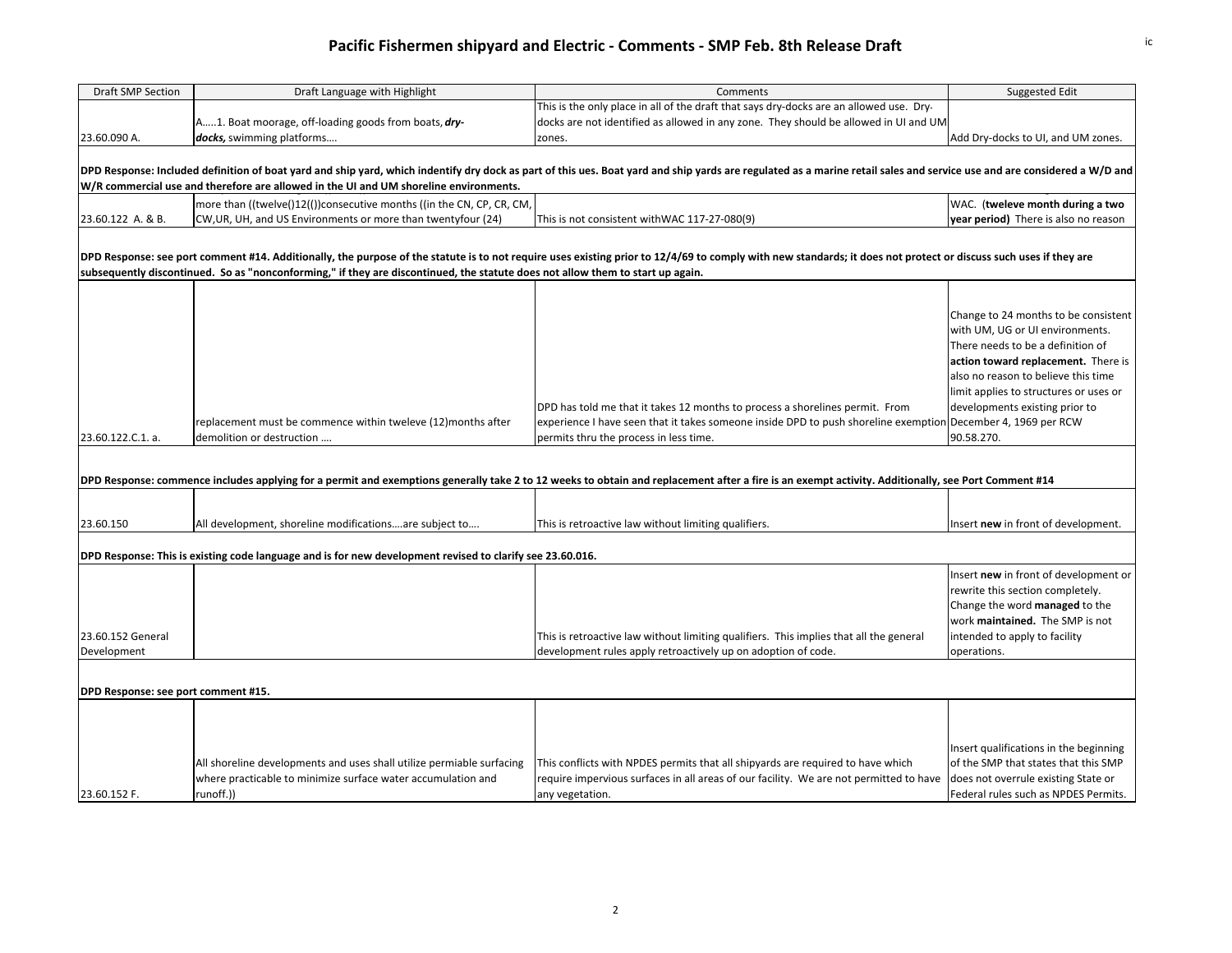| Draft SMP Section                                                               | Draft Language with Highlight                                                                                                                                  | Comments                                                                                                                                                                                                | Suggested Edit                        |  |
|---------------------------------------------------------------------------------|----------------------------------------------------------------------------------------------------------------------------------------------------------------|---------------------------------------------------------------------------------------------------------------------------------------------------------------------------------------------------------|---------------------------------------|--|
|                                                                                 |                                                                                                                                                                |                                                                                                                                                                                                         |                                       |  |
|                                                                                 |                                                                                                                                                                |                                                                                                                                                                                                         |                                       |  |
|                                                                                 |                                                                                                                                                                |                                                                                                                                                                                                         |                                       |  |
|                                                                                 |                                                                                                                                                                |                                                                                                                                                                                                         |                                       |  |
|                                                                                 |                                                                                                                                                                |                                                                                                                                                                                                         |                                       |  |
|                                                                                 |                                                                                                                                                                |                                                                                                                                                                                                         |                                       |  |
|                                                                                 |                                                                                                                                                                |                                                                                                                                                                                                         |                                       |  |
|                                                                                 |                                                                                                                                                                | DPD Response: 23.60.152.F was deleted; however DPD added "except where other required state or federal permits prohibit such standards" to 23.60.152.H, where permeable surface standards are required. |                                       |  |
|                                                                                 |                                                                                                                                                                |                                                                                                                                                                                                         |                                       |  |
|                                                                                 |                                                                                                                                                                |                                                                                                                                                                                                         |                                       |  |
|                                                                                 |                                                                                                                                                                |                                                                                                                                                                                                         |                                       |  |
|                                                                                 |                                                                                                                                                                |                                                                                                                                                                                                         |                                       |  |
|                                                                                 |                                                                                                                                                                |                                                                                                                                                                                                         |                                       |  |
|                                                                                 |                                                                                                                                                                |                                                                                                                                                                                                         |                                       |  |
|                                                                                 |                                                                                                                                                                |                                                                                                                                                                                                         | Add this: Creosote piling may be      |  |
|                                                                                 |                                                                                                                                                                |                                                                                                                                                                                                         | repaired by sleeving or reheading to  |  |
|                                                                                 |                                                                                                                                                                |                                                                                                                                                                                                         | increase life if the method reduces   |  |
|                                                                                 | K. Pilings treated with creasote shall not be repaired to extend the life                                                                                      |                                                                                                                                                                                                         | chemical preservative exposure to the |  |
|                                                                                 | of the piling. Such pilings in need of repair shall be replaced and                                                                                            |                                                                                                                                                                                                         | environment and or reduces            |  |
| 23.60.152.K                                                                     | comply with subsection 23.60.152J                                                                                                                              | This would prohibit the sleeving damaged or rotten piles or reheading.                                                                                                                                  | disturbance of contaminated mud.      |  |
|                                                                                 |                                                                                                                                                                |                                                                                                                                                                                                         |                                       |  |
|                                                                                 |                                                                                                                                                                |                                                                                                                                                                                                         |                                       |  |
|                                                                                 |                                                                                                                                                                |                                                                                                                                                                                                         |                                       |  |
|                                                                                 |                                                                                                                                                                |                                                                                                                                                                                                         |                                       |  |
|                                                                                 |                                                                                                                                                                |                                                                                                                                                                                                         |                                       |  |
|                                                                                 |                                                                                                                                                                |                                                                                                                                                                                                         |                                       |  |
|                                                                                 |                                                                                                                                                                |                                                                                                                                                                                                         |                                       |  |
|                                                                                 |                                                                                                                                                                |                                                                                                                                                                                                         |                                       |  |
|                                                                                 | DPD Response: The code requirement was revised to allow sleeving of creosote piles when under a structure or if fewer than 50% of piles are in need of repair. |                                                                                                                                                                                                         |                                       |  |
|                                                                                 |                                                                                                                                                                |                                                                                                                                                                                                         |                                       |  |
|                                                                                 | L. Light transmitting features are required to be installed for all                                                                                            | Impractical for decking on docks exposed to vehicals or heavy equipment. Decking of Delete as covered by mitigation                                                                                     |                                       |  |
|                                                                                 | replaced covered moorage, piers and floats, over-water boat repair                                                                                             | repair structures and floats need solid decking to prevent tools & fasteners from                                                                                                                       | sequencing. Eliminate retrospective   |  |
| 23.60.152.L                                                                     | facilities and similar structures to the maximum extent feasible.                                                                                              | entering State Waters.                                                                                                                                                                                  | wording.                              |  |
|                                                                                 |                                                                                                                                                                |                                                                                                                                                                                                         |                                       |  |
|                                                                                 |                                                                                                                                                                |                                                                                                                                                                                                         |                                       |  |
|                                                                                 |                                                                                                                                                                |                                                                                                                                                                                                         |                                       |  |
|                                                                                 |                                                                                                                                                                |                                                                                                                                                                                                         |                                       |  |
|                                                                                 |                                                                                                                                                                |                                                                                                                                                                                                         |                                       |  |
| DPD Response: Revised, to include standards to allow solid grating for WD uses. |                                                                                                                                                                |                                                                                                                                                                                                         |                                       |  |
|                                                                                 |                                                                                                                                                                |                                                                                                                                                                                                         |                                       |  |
|                                                                                 |                                                                                                                                                                |                                                                                                                                                                                                         |                                       |  |
|                                                                                 |                                                                                                                                                                |                                                                                                                                                                                                         |                                       |  |
|                                                                                 |                                                                                                                                                                |                                                                                                                                                                                                         |                                       |  |
|                                                                                 |                                                                                                                                                                |                                                                                                                                                                                                         |                                       |  |
|                                                                                 | 3. No structure, including but not limited to new piers, bulkheads,                                                                                            | The draft prohibition does not allow for repair or upgradingof existing marine                                                                                                                          |                                       |  |
|                                                                                 | bridges, fill, floats, shall be located within priority freshwater                                                                                             | required uses which require the prohibited structures. This violates legislative intent This section should be revised to show                                                                          |                                       |  |
|                                                                                 |                                                                                                                                                                |                                                                                                                                                                                                         |                                       |  |
| 23.60.160 B. 3.                                                                 | habitatinto or over saltwater habitat                                                                                                                          | as shown in RCW 90.58.100 (2) (a) and RCW 36.70A.020 (5)                                                                                                                                                | allowed exceptions                    |  |
|                                                                                 |                                                                                                                                                                |                                                                                                                                                                                                         |                                       |  |
|                                                                                 |                                                                                                                                                                |                                                                                                                                                                                                         |                                       |  |
|                                                                                 |                                                                                                                                                                |                                                                                                                                                                                                         |                                       |  |
| DPD Response: See Port Comment #25                                              |                                                                                                                                                                |                                                                                                                                                                                                         |                                       |  |
|                                                                                 |                                                                                                                                                                |                                                                                                                                                                                                         |                                       |  |
|                                                                                 |                                                                                                                                                                |                                                                                                                                                                                                         |                                       |  |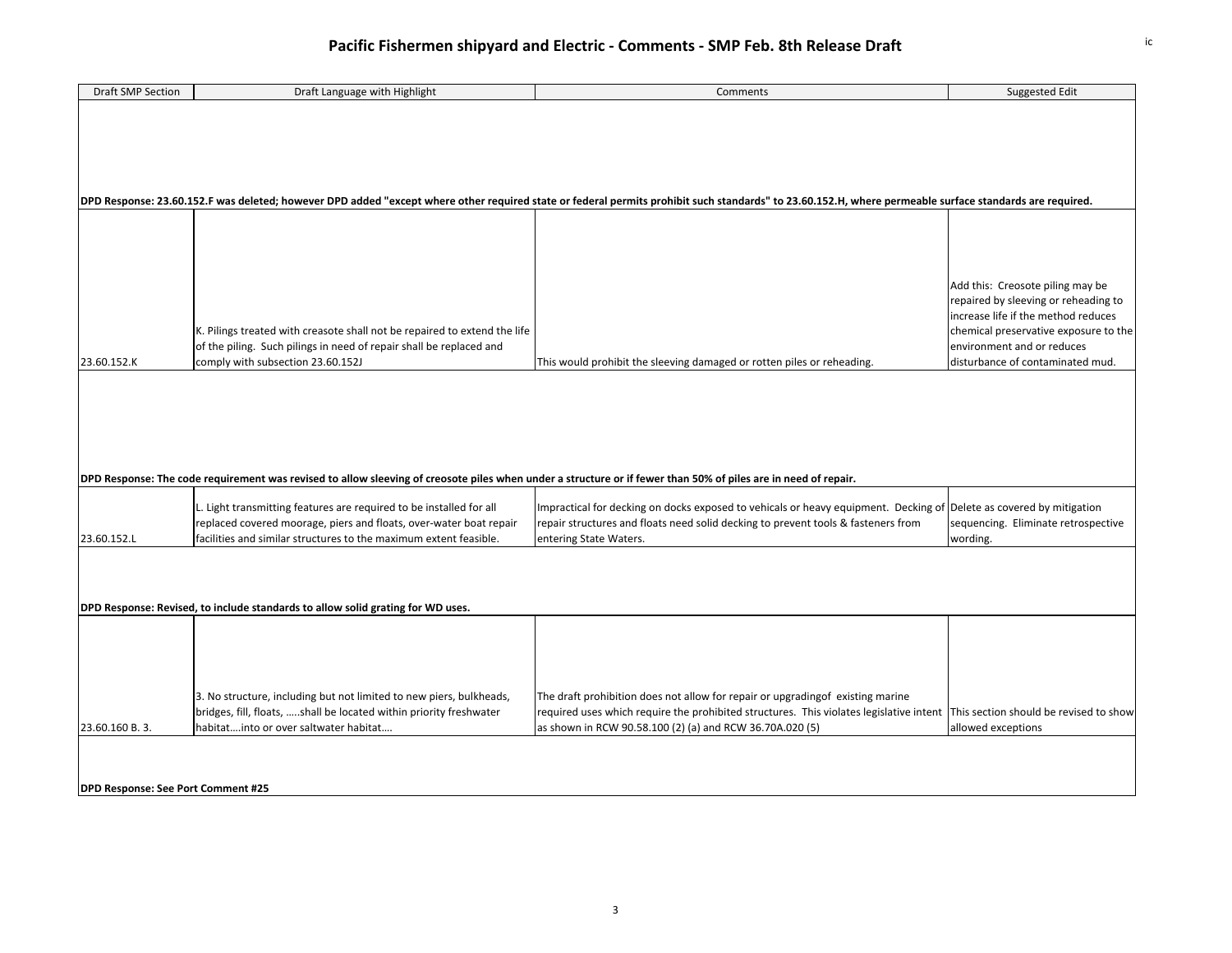| Draft SMP Section                         | Draft Language with Highlight                                                                                                                           | Comments                                                                                                                        | <b>Suggested Edit</b>                 |  |
|-------------------------------------------|---------------------------------------------------------------------------------------------------------------------------------------------------------|---------------------------------------------------------------------------------------------------------------------------------|---------------------------------------|--|
|                                           |                                                                                                                                                         |                                                                                                                                 |                                       |  |
|                                           |                                                                                                                                                         |                                                                                                                                 |                                       |  |
|                                           |                                                                                                                                                         |                                                                                                                                 |                                       |  |
|                                           |                                                                                                                                                         | It should be noted that our facility utilizes navigational uses outside of existing                                             |                                       |  |
|                                           |                                                                                                                                                         | maintained channels and sediment is reducing water draft particularly during Lake                                               | The term existing navagational uses   |  |
|                                           |                                                                                                                                                         | Washington low water periods to where some vessels are getting close to the bottomand established navigation channels           |                                       |  |
|                                           |                                                                                                                                                         | accessing our dry docks. This will require maintenance dredging both under our                                                  | implies that maintenance dredging     |  |
|                                           | for assuring safe and efficient accommodation of existing                                                                                               | synchro-lift dock so that the platform can be lowered sufficiently and for the area                                             | could be prohibited. Delete the words |  |
| 23.60.182C & D                            | navagational uses.                                                                                                                                      | between the currently maintained channel and our dock.                                                                          | existing and established.             |  |
|                                           |                                                                                                                                                         |                                                                                                                                 |                                       |  |
|                                           |                                                                                                                                                         |                                                                                                                                 |                                       |  |
|                                           | DPD Response: WAC requirement 173-26-231-3(f). The situation that is described is a commercial/industrial navigational use and is and would be allowed. |                                                                                                                                 |                                       |  |
|                                           |                                                                                                                                                         |                                                                                                                                 |                                       |  |
|                                           |                                                                                                                                                         |                                                                                                                                 |                                       |  |
|                                           |                                                                                                                                                         |                                                                                                                                 |                                       |  |
|                                           |                                                                                                                                                         |                                                                                                                                 |                                       |  |
|                                           |                                                                                                                                                         | There are situations where treated wood is appropriate. We eliminate it as much as                                              |                                       |  |
|                                           |                                                                                                                                                         | possible replacing wood piling, pile caps and stringers with steel but the wear deck                                            |                                       |  |
|                                           |                                                                                                                                                         | needs to be wood. We prefer to use untreated wood for decking because it is more                                                | Allow wood treated to American        |  |
|                                           | Wood treated with  Or comparably toxic compounds is prohibited                                                                                          | durable (not as soft) to the mechanical wear of a working dock. The cost of installing                                          | wood Preserver Association (AWPA)     |  |
| 23.60.187 C.3.                            | for decking or piling.                                                                                                                                  | a concrete deck and its lack of flex in an earthquake precludes its use.                                                        | standards for aquatic use.            |  |
|                                           |                                                                                                                                                         |                                                                                                                                 |                                       |  |
| DPD Response see resposponst to Port #37. |                                                                                                                                                         |                                                                                                                                 |                                       |  |
|                                           |                                                                                                                                                         |                                                                                                                                 |                                       |  |
|                                           |                                                                                                                                                         |                                                                                                                                 |                                       |  |
|                                           |                                                                                                                                                         |                                                                                                                                 |                                       |  |
| 23.60.188 E.1                             | Standards for Shoreline Stabalization                                                                                                                   | Wording is unclear                                                                                                              | Revise                                |  |
|                                           |                                                                                                                                                         |                                                                                                                                 |                                       |  |
|                                           |                                                                                                                                                         |                                                                                                                                 |                                       |  |
|                                           |                                                                                                                                                         |                                                                                                                                 |                                       |  |
| <b>DPD Response: See Port Comment 38</b>  |                                                                                                                                                         |                                                                                                                                 |                                       |  |
|                                           |                                                                                                                                                         |                                                                                                                                 |                                       |  |
|                                           |                                                                                                                                                         |                                                                                                                                 |                                       |  |
|                                           | Standards for piers and floats and overwater structures subsection E.                                                                                   |                                                                                                                                 |                                       |  |
|                                           | In appling mitigation sequencing pursuan to Section 23.60.1158,                                                                                         |                                                                                                                                 |                                       |  |
|                                           | adverse impacts to ecological functions to be addressed include, but                                                                                    |                                                                                                                                 |                                       |  |
|                                           | are not limited to, shading of habitat and vegetation, adverse impacts                                                                                  |                                                                                                                                 |                                       |  |
|                                           | to migration corridors, creation of habitat for non-native or abundant                                                                                  | The wording allows for unlimited retroactive application of mitigation for all previous Revise to affect prospective activities |                                       |  |
| 23.60.187 E                               | predator species.                                                                                                                                       | development. Retrospective regulation if generally not allowed.                                                                 | only.                                 |  |
|                                           |                                                                                                                                                         |                                                                                                                                 |                                       |  |
|                                           |                                                                                                                                                         |                                                                                                                                 |                                       |  |
|                                           | DPD Response: Mitigation is required for impacts as stated 23.60.158.                                                                                   |                                                                                                                                 |                                       |  |
|                                           |                                                                                                                                                         |                                                                                                                                 |                                       |  |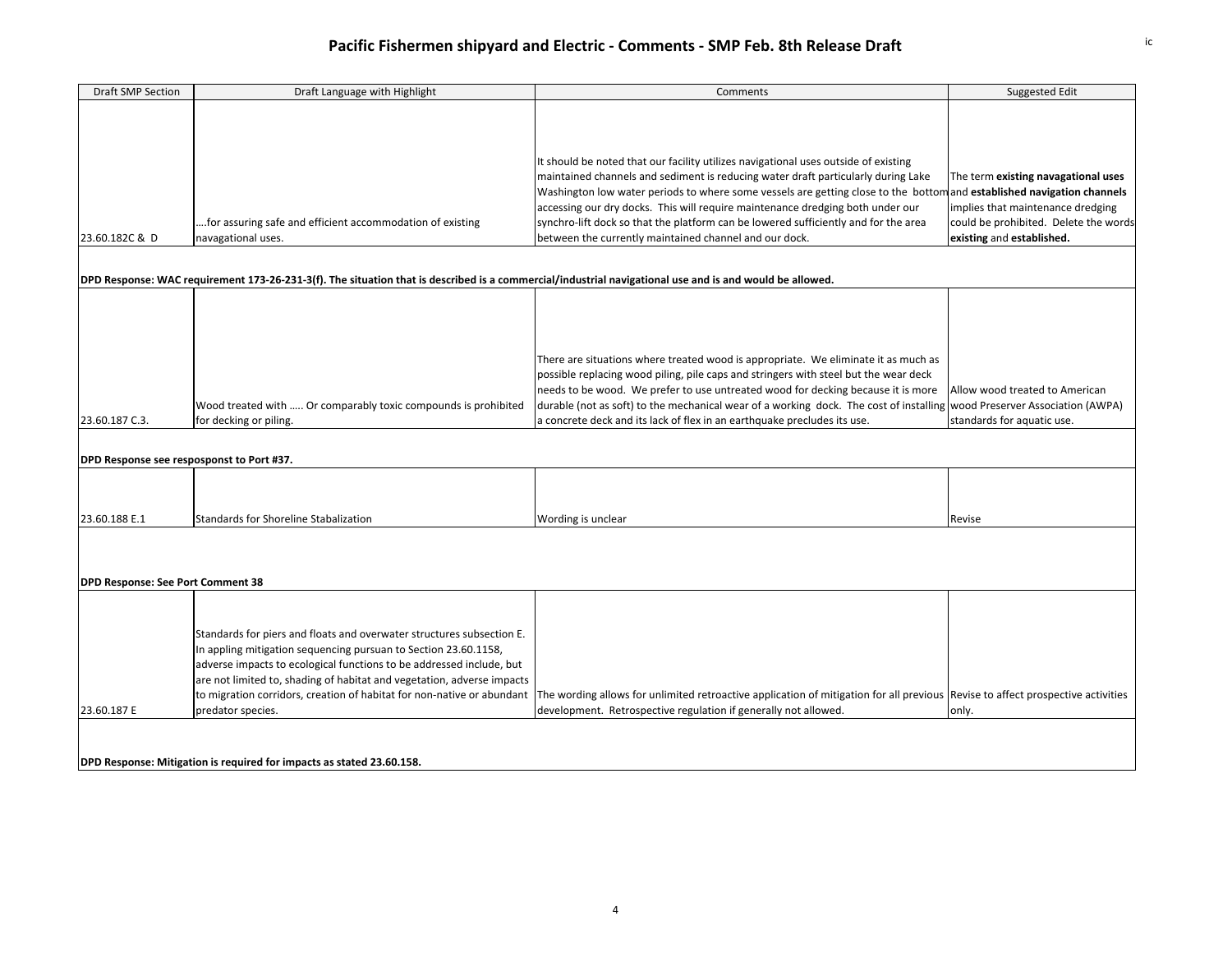| <b>Draft SMP Section</b>     | Draft Language with Highlight                                                                                                     | Comments                                                                                                                                                                                                                                                                                                                                                                                                                                                                                                                                                                                                                                                                                                                                                                                                                                                                                                                                                                                                                                                                                                                                                                                                                   | Suggested Edit                                                                                                                                                                                                                                                                                                |
|------------------------------|-----------------------------------------------------------------------------------------------------------------------------------|----------------------------------------------------------------------------------------------------------------------------------------------------------------------------------------------------------------------------------------------------------------------------------------------------------------------------------------------------------------------------------------------------------------------------------------------------------------------------------------------------------------------------------------------------------------------------------------------------------------------------------------------------------------------------------------------------------------------------------------------------------------------------------------------------------------------------------------------------------------------------------------------------------------------------------------------------------------------------------------------------------------------------------------------------------------------------------------------------------------------------------------------------------------------------------------------------------------------------|---------------------------------------------------------------------------------------------------------------------------------------------------------------------------------------------------------------------------------------------------------------------------------------------------------------|
| 23.60.188 A.<br>requirement. | 1. 3. The bulkheads are: a. Adjacent to a navigable channel, b.<br>is not a practical alternative.                                | The wording of this subsection creates a list of undefined conditions for the<br>A. Bulkheads accessory to nonreidential uses may be authorized when: authorization of bulkheads. Navigable channel is undefined as is extraordinary<br>erosion. If navigable channel is defined as an Army Corps authorized and maintained requirements gives the impression<br>Necessary for waterdependent or waterrelated use, or c. Necessary to channel then a great deal of bulkheads in Seattle are not on a channel but in many<br>prevent extraordinary erosion, but only when natural beach protection cases some distance from the channel. Our bulkheads are hundreds of feet from the  bulkheads even for water dependent<br>channel because we are on an embayment to one side of the channel<br>DPD Response: WAC requirement 173-26-231-3(a) regarding navigable channel. Navigable channel means navigable water. Regarding "extraordianry erosion" WAC requirement 173-26-231(3)(a) and this is an OR<br>statment therefore shoreline stabilizatin is allowed for Water-dependnet water-related uses. No change proposed. Additionally, added standards for when repair of stabilizatin is allowed in order to meet WAC | Replace navigable channel with the<br>phrase navigable waters. Delete the<br>word extraordinary. All erosion when<br>it goes on long enough becomes<br>extraordinary. This subsection as<br>written with all the concurrent<br>that the City is unwilling to allow<br>uses. This violates legislative intent. |
| 23.60.188 D.                 | In the draft SMP for all freshwater locations where the term OHW is<br>used                                                       | Away from tides we need a definition                                                                                                                                                                                                                                                                                                                                                                                                                                                                                                                                                                                                                                                                                                                                                                                                                                                                                                                                                                                                                                                                                                                                                                                       | Define for freshwater.                                                                                                                                                                                                                                                                                        |
| Define.23.60.188 D           | DPD Response: Freshwater is defined see 23.60.912 and Ordinary High Water (OHW) is defined see 23.60.930.<br>New hard engineering | The wording taken as a whole seems to not understand that in UI and UM working<br>marine docks bulkheads are used for a reason. All other shoreline structures to<br>support the bank for the purpose of loading/unloading vessels or access to vessels for<br>construction or repair services while in the water would require overwater structures<br>that shade the water. The angle of repose of riprap is not vertical enough to allow<br>vessels close proximity to the dock unless the dock extends over water supported by<br>piles. Bulkheads are not thoughtlessly used structures by industry. They provide a<br>means of putting shoreline immediatly next to water deep enough to moor and load<br>vessels.                                                                                                                                                                                                                                                                                                                                                                                                                                                                                                   | Revise to allow for legitimate water<br>dependent use of hard engineering.<br>The existing rules do not.                                                                                                                                                                                                      |

DPD Response: Seattle's shorelines in the industrial areas are 99.9% hard engineered; therefore this provision does not apply. Nevertheless this provision allows for hard engineering if the provisions of 23.60.188 are **met and this is <sup>a</sup> WAC requirement see 173‐26‐231(3)(a)**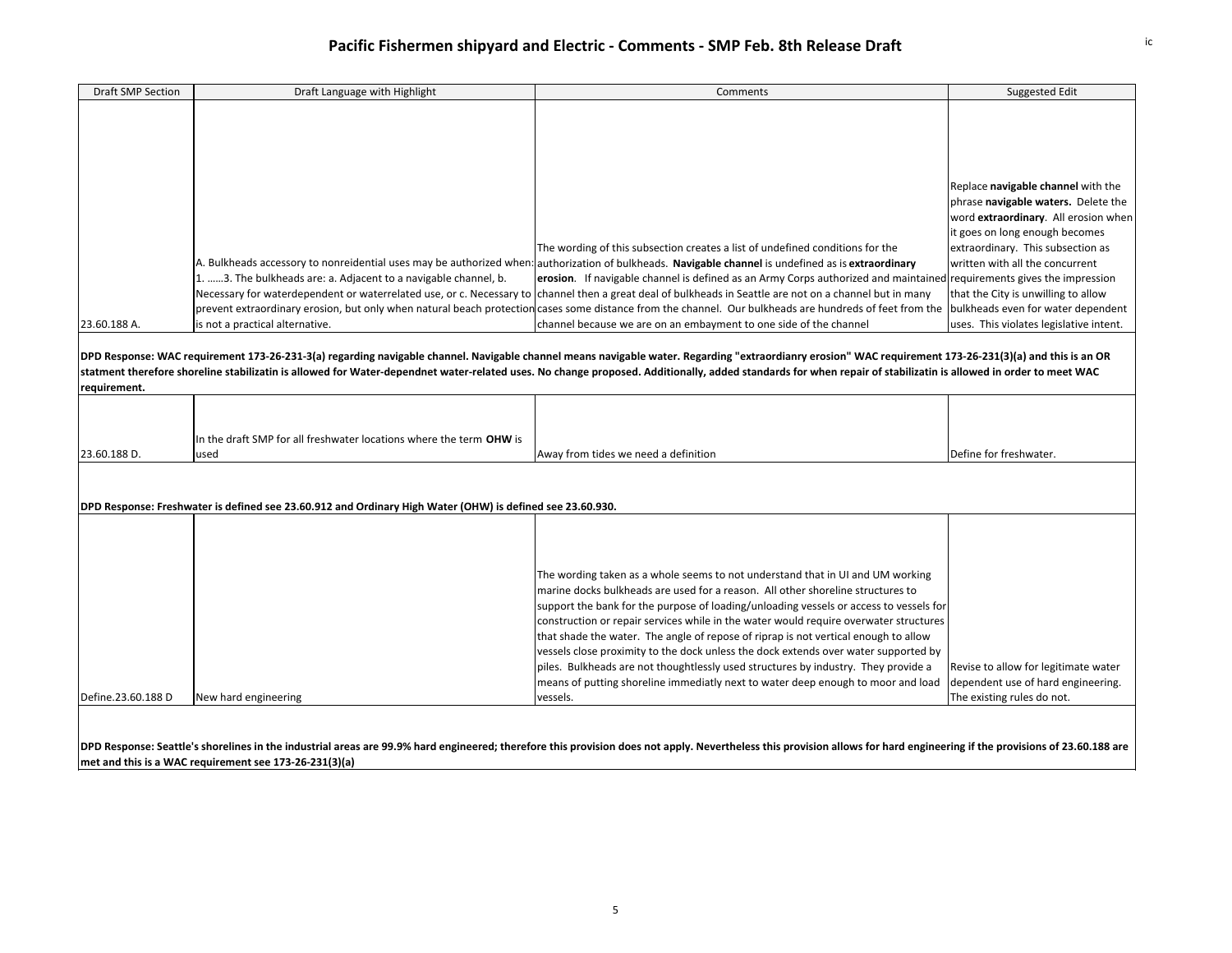| Draft SMP Section                                                                                                                                                                                               | Draft Language with Highlight                                                                        | Comments                                                                                                                                                                                                                     | Suggested Edit                                                      |  |
|-----------------------------------------------------------------------------------------------------------------------------------------------------------------------------------------------------------------|------------------------------------------------------------------------------------------------------|------------------------------------------------------------------------------------------------------------------------------------------------------------------------------------------------------------------------------|---------------------------------------------------------------------|--|
|                                                                                                                                                                                                                 |                                                                                                      |                                                                                                                                                                                                                              |                                                                     |  |
|                                                                                                                                                                                                                 |                                                                                                      |                                                                                                                                                                                                                              |                                                                     |  |
|                                                                                                                                                                                                                 |                                                                                                      |                                                                                                                                                                                                                              |                                                                     |  |
|                                                                                                                                                                                                                 |                                                                                                      | Commercial marinas is not defined sufficiently. Shipyards may a times provide                                                                                                                                                |                                                                     |  |
|                                                                                                                                                                                                                 |                                                                                                      | temporary moorage (less than all year) to vessels. Crew members may reside on                                                                                                                                                |                                                                     |  |
|                                                                                                                                                                                                                 |                                                                                                      | board said vessels for 4 or more days in a seven day period. This happens while the                                                                                                                                          |                                                                     |  |
|                                                                                                                                                                                                                 |                                                                                                      | vessel is waiting to be worked on or preparing to leave. Moorage in not the primary                                                                                                                                          |                                                                     |  |
|                                                                                                                                                                                                                 |                                                                                                      | business of shipyards but happens ancillary to our business. We should not have to                                                                                                                                           | Insert a specific exemption from                                    |  |
| 23.60.200                                                                                                                                                                                                       | Standards for marinas, commercial and recreational marinas                                           | register as a marina if a tug boat crew are living on the boat while it is worked on.                                                                                                                                        | registration for shipyards.                                         |  |
|                                                                                                                                                                                                                 |                                                                                                      |                                                                                                                                                                                                                              |                                                                     |  |
|                                                                                                                                                                                                                 |                                                                                                      |                                                                                                                                                                                                                              |                                                                     |  |
|                                                                                                                                                                                                                 |                                                                                                      |                                                                                                                                                                                                                              |                                                                     |  |
|                                                                                                                                                                                                                 | DPD Response: Revised commercial marina definition and revised live-aboard standards see 23.60.200.G |                                                                                                                                                                                                                              |                                                                     |  |
|                                                                                                                                                                                                                 |                                                                                                      | Gravity sewers should be required to have shutoff facilities where they cross throught                                                                                                                                       |                                                                     |  |
|                                                                                                                                                                                                                 | Standards for utility lines E. Pipelines, except gravity sewers and                                  | the shoreline. Broken pipes need to be shut off to facilitate repair. This is just basic                                                                                                                                     |                                                                     |  |
| 23.60.216                                                                                                                                                                                                       | shall have shutoff facilities                                                                        | good engineering and should be required.                                                                                                                                                                                     | Delete exemption for gravity sewers.                                |  |
|                                                                                                                                                                                                                 |                                                                                                      |                                                                                                                                                                                                                              |                                                                     |  |
|                                                                                                                                                                                                                 |                                                                                                      |                                                                                                                                                                                                                              |                                                                     |  |
|                                                                                                                                                                                                                 |                                                                                                      | DPD Response: Shut-off valves are most commonly used for pressure pipe applicatoins (e.g., water pipes, sewer force mains) to isolate pipe section that are broken or have a leak. Shut-off valves are necessary for         |                                                                     |  |
|                                                                                                                                                                                                                 |                                                                                                      | pressure pipes, b/c breaks on a pressure pipe can lead to significant damage to the environment or property. Shut-off valves are not typically used for gravity pipe applications, b/c they are not under pressure and       |                                                                     |  |
|                                                                                                                                                                                                                 |                                                                                                      | therefore the risk of environmental or property damage in case of a leak or break is much lower. In addition, shut-off valves in a gravity pipe are more prone to "locking up" if they are not exercised on a regular basis. |                                                                     |  |
|                                                                                                                                                                                                                 | therefore, they are not as effective for gravity fed pipes.                                          |                                                                                                                                                                                                                              |                                                                     |  |
|                                                                                                                                                                                                                 |                                                                                                      | The definition does not specifically allow for shipyards which repair/service and build                                                                                                                                      |                                                                     |  |
|                                                                                                                                                                                                                 |                                                                                                      | vessels. The definition is primarily aimed at cargo facilities and unspecified industrial Please include shipyards and drydocks                                                                                              |                                                                     |  |
| 23.60.220                                                                                                                                                                                                       | 9. Urban Industrial (UI) Environment                                                                 | uses.                                                                                                                                                                                                                        | as a specifically allowed use in UI.                                |  |
|                                                                                                                                                                                                                 | DPD Response: See response to comment regarding subsection 23.60.090 A.                              |                                                                                                                                                                                                                              |                                                                     |  |
|                                                                                                                                                                                                                 |                                                                                                      | The use table does not specifically allow dry docks and shipyards which                                                                                                                                                      |                                                                     |  |
| 23.60.480                                                                                                                                                                                                       | the UI Environment                                                                                   | Subchapter XIII((V)): The Urban Industrial Environment Table A Uses in repair/service and build vessels. Are you eliminating shipyards and vessel repair as<br>an allowed use in UI????                                      | Specifically allow dry docks and<br>shipyards in the UI environment |  |
|                                                                                                                                                                                                                 |                                                                                                      |                                                                                                                                                                                                                              |                                                                     |  |
|                                                                                                                                                                                                                 |                                                                                                      |                                                                                                                                                                                                                              |                                                                     |  |
|                                                                                                                                                                                                                 |                                                                                                      |                                                                                                                                                                                                                              |                                                                     |  |
|                                                                                                                                                                                                                 | DPD Response: DPD Response: See response to comment regarding subsection 23.60.090 A.                |                                                                                                                                                                                                                              |                                                                     |  |
|                                                                                                                                                                                                                 |                                                                                                      | Bulkheads are not allowed in C. 1., 2., or 3. Bulkheads are a essential part of UI and                                                                                                                                       |                                                                     |  |
|                                                                                                                                                                                                                 |                                                                                                      | UM Enviroment for water dependent uses as previously explained in our comment on Please include bulkheads as a special                                                                                                       |                                                                     |  |
| 23.60.484                                                                                                                                                                                                       | Shoreline modifications in the UI Environment                                                        | 23.60.188D                                                                                                                                                                                                                   | use in the UI environment                                           |  |
|                                                                                                                                                                                                                 |                                                                                                      | DPD Response: Bulkheads are considered hard shoreline stabilization and are allowed as a special use see Section 23.60.172 Table A. 9b. Also, shoreline modification section has been revised and now include a table        |                                                                     |  |
| see sections 23.60.172 through 23.60.190.                                                                                                                                                                       |                                                                                                      |                                                                                                                                                                                                                              |                                                                     |  |
|                                                                                                                                                                                                                 |                                                                                                      |                                                                                                                                                                                                                              | This should be at the beginning of the                              |  |
|                                                                                                                                                                                                                 |                                                                                                      | For structures existing prior to December 4, 1969 are grandfathered in size shape                                                                                                                                            | draft SMP as a universal qualifier of                               |  |
| 23.60.486                                                                                                                                                                                                       | Heigth in the UI Environment                                                                         | location and use on the shoreline or overwater per RCW 90.58.270                                                                                                                                                             | the SMP.                                                            |  |
|                                                                                                                                                                                                                 |                                                                                                      |                                                                                                                                                                                                                              |                                                                     |  |
|                                                                                                                                                                                                                 |                                                                                                      |                                                                                                                                                                                                                              |                                                                     |  |
|                                                                                                                                                                                                                 |                                                                                                      |                                                                                                                                                                                                                              |                                                                     |  |
| DPD Response: This is the same as every developmentstandard - standards are applied when they are established and for a use established prior to the RCW date, they are grandfathered as a matter of law, which |                                                                                                      |                                                                                                                                                                                                                              |                                                                     |  |
| means that if they are different from the standards, they are nonconforming - that is what grandfathering means.                                                                                                |                                                                                                      |                                                                                                                                                                                                                              |                                                                     |  |
|                                                                                                                                                                                                                 |                                                                                                      |                                                                                                                                                                                                                              |                                                                     |  |
|                                                                                                                                                                                                                 |                                                                                                      | Have a section that is just word or abreviation definition in alphabetical order as one                                                                                                                                      | See our definitions document for                                    |  |
|                                                                                                                                                                                                                 |                                                                                                      | section. Make another section as a definition of Environmental zones in alpahbetical                                                                                                                                         | additional definitions and corrections                              |  |
| 23.60.900                                                                                                                                                                                                       | Definitions                                                                                          | order. The draft defined WAC but did not define RCW.                                                                                                                                                                         | to definitions.                                                     |  |
|                                                                                                                                                                                                                 |                                                                                                      |                                                                                                                                                                                                                              |                                                                     |  |